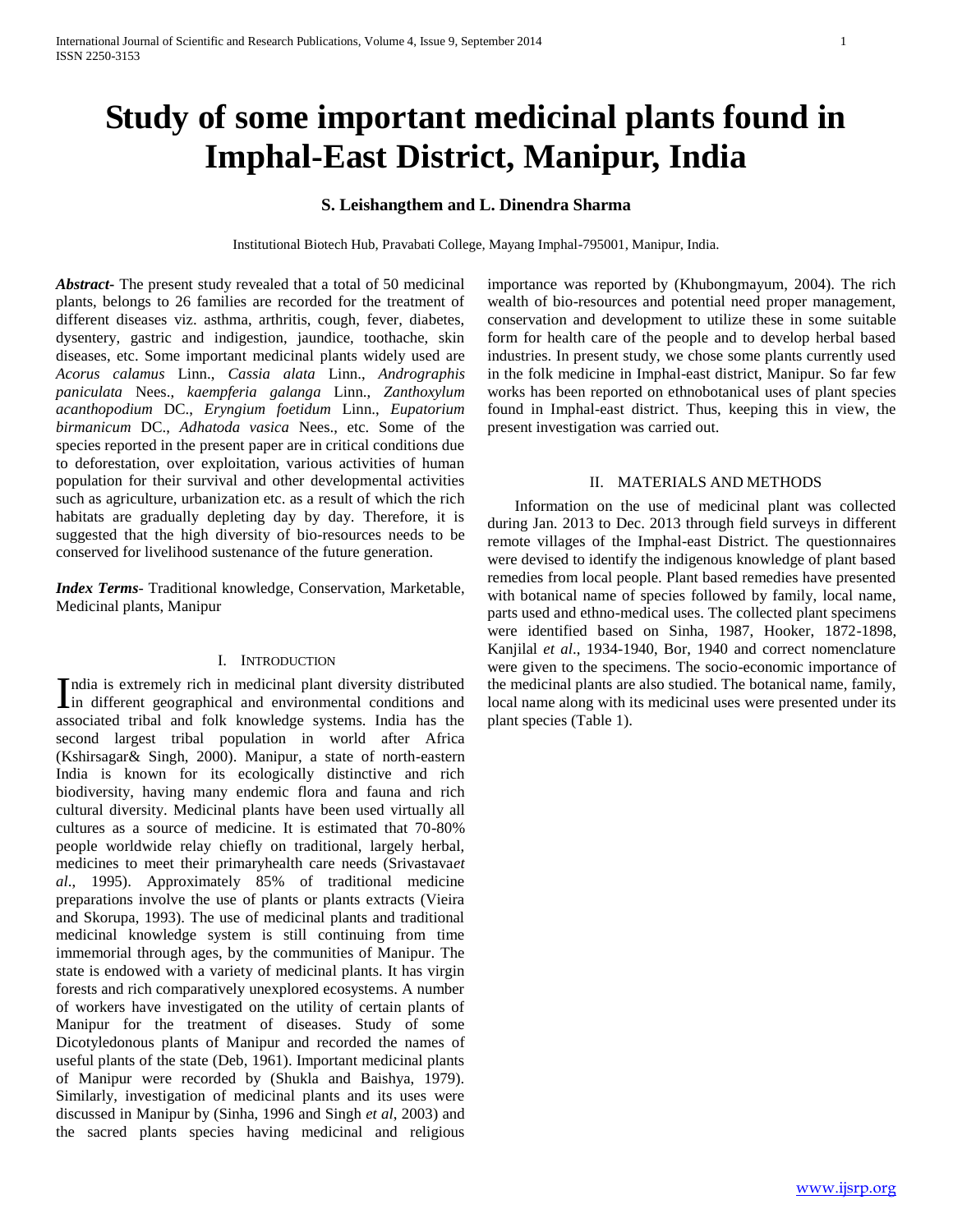ISSN 2250-3153

| Table 1: Medicinal plant species used by local people of Imphal-East District, Manipur |  |  |  |  |
|----------------------------------------------------------------------------------------|--|--|--|--|
|----------------------------------------------------------------------------------------|--|--|--|--|

| SI.<br>no. | <b>Scientific Name</b>                                             | Family              | Name&<br>Local<br><b>Common name</b>                   | Parts use                     | <b>Medicinal values</b>                    | M/NM         |
|------------|--------------------------------------------------------------------|---------------------|--------------------------------------------------------|-------------------------------|--------------------------------------------|--------------|
| 1.         | Acorus calamus Linn.                                               | Araceae             | $\overline{O}$ k-hidak<br>Sweet flag                   | Rhizome                       | Cough, fever, itching                      | $\rm{NM}$    |
| 2.         | Adenostem malavenia<br>(L.) Kuntze                                 | Asteraceae          | Lalu-kok<br>Sticky daisy                               | Leaves                        | Fresh injuries & skin<br>disease           | $\rm{NM}$    |
| 3.         | Adhatoda vasica Linn.                                              | Acanthaceae         | Nongmangkha-<br>angouba<br>Malabar nut                 | $\&$<br>Leaves<br>flower      | Cough,<br>fever,<br>dysentery              | $\rm{NM}$    |
| 4.         | Alocasia<br>cucullata<br>(Lour.) Schott                            | Araceae             | Palukabi/Singju-pan<br>Chinese taro                    | Rhizome                       | Purify blood                               | M            |
| 5.         | Alpinia<br>galanga<br>(Linn.) Willd.                               | Zingiberaceae       | Kanghu<br>Blue<br>ginger/Thai<br>ginger                | Rhizome                       | Regulate<br>blood<br>circulation           | $\mathbf{M}$ |
| 6.         | Andrographis<br>paniculata<br>(Burm.f.)<br>Wall.                   | Acanthaceae         | Bhubati<br>King<br>bitters/<br>of<br>Andrographio      | Leaves                        | Chronic fever                              | NM           |
| 7.         | nilagirica<br>Artemisia<br>(Linn.)                                 | Asteraceae          | Laibak-ngou<br>Mugwort                                 | Shoot & leaves                | Mouth<br>ulcer<br>$\&$<br>dizziness        | $\rm{NM}$    |
| 8.         | filicinus<br>Asparagus<br>Buch. Ham.                               | Liliaceae           | Nungarei<br>Fern Asparagus                             | Root                          | Dysentery & epilepsy                       | $\rm{NM}$    |
| 9.         | <b>Butea</b><br>monosperma<br>(Lam.)                               | Papilionaceae       | Panggonglei<br><b>Butca Gum Tree</b>                   | Leaves,<br>bark,<br>gum, seed | Diarrhea,<br>dysentery,<br>snake bite      | $\rm{NM}$    |
| 10.        | Cardamine<br>hirsute<br>(Linn.)                                    | <b>Brassicaceae</b> | Chantruk-maan<br>Hairy bittercress                     | Whole<br>plant<br>except root | Diuretic,<br>better<br>urination           | NM           |
| 11.        | Cassia alata (Linn.)<br>Roxb.                                      | Caesalpiniaceae     | Daopata-achouba<br>Candle bush                         | Leaves                        | Diabetes, skin diseases                    | $\rm{NM}$    |
| 12.        | Calotropis<br>gigantea<br>(Linn.) W.T.Aiton                        | Asclepiadaceae      | Ang-got<br>Crown flower                                | Shoot                         | Ring worm & leprosy                        | $\rm{NM}$    |
| 13.        | Cinnamomum tamala<br>(Buch. Ham.)                                  | Lauraceae           | Tejpata<br>Indian bay leaf                             | Leaves                        | Dizziness, headache                        | $\mathbf M$  |
| 14.        | Clerodendrum<br>serratum (Linn.)Moon                               | Verbenaceae         | MoirangKhanambi<br>Bayflower/bleeding<br>heart         | Leaves, stem                  | Fever,<br>dysentery,<br>asthma, bronchitis | $\rm{NM}$    |
| 15.        | Clerodendrum<br>colebrookianum<br>(Walp.)                          | Verbenaceae         | Kuthap<br>Glorybower                                   | Leaves                        | Skin<br>diseases,<br>dysentery             | NM           |
| 16.        | Curcuma<br>caesia<br>(Roxb.)                                       | Zingiberaceae       | Yaimu<br><b>Black</b> turmeric                         | Rhizome                       | Cough, dysentery                           | NM           |
| 17.        | Costus speciosus (J.<br>Konig) C. Specht                           | Zingiberaceae       | Okchak-<br>KhombiKhongban-<br>Takhelei<br>Crepe ginger | Rhizome                       | Urinary stone case                         | $\rm{NM}$    |
| 18.        | Cedrela<br>toona<br>(Roxb.)exRottler&Wil<br>ld.                    | Meliaceae           | Tairen<br>$Red - cedar$                                | Leaves                        | Skin diseases & poxes                      | $\rm{NM}$    |
| 19.        | Cymbopogon<br>citrates(D.C.) Stapf.                                | Gramineae           | Lemon grass                                            | Leaves                        | Digestion                                  | $\mathbf{M}$ |
| 20.        | Cymbopogon<br><i>flexuosus</i> (Nees<br>ex<br>Sleud.) Will. Watson | Gramineae           | Haona<br>Malabar grass                                 | Leaves                        | Cut & injuries for early<br>healing        | NM           |
| 21.        | Eryngium<br>foetidum<br>(Linn.)                                    | Apiaceae            | Awa-phadigom<br>Coriander                              | Whole plant                   | Arthritis                                  | $\mathbf{M}$ |
| 22.        | Eupatorium<br>birmanicum (DC.)                                     | Asteraceae          | Langthrei<br>Burma Agrimony                            | Young<br>shoot<br>& Leaves    | Epilepsy                                   | NM           |
| 23.        | hirta<br>Euphorbia                                                 | Euphorbiaceae       | Pakhangleiton                                          | Young stem &                  | Diarrhoea, dysentery &                     | NM           |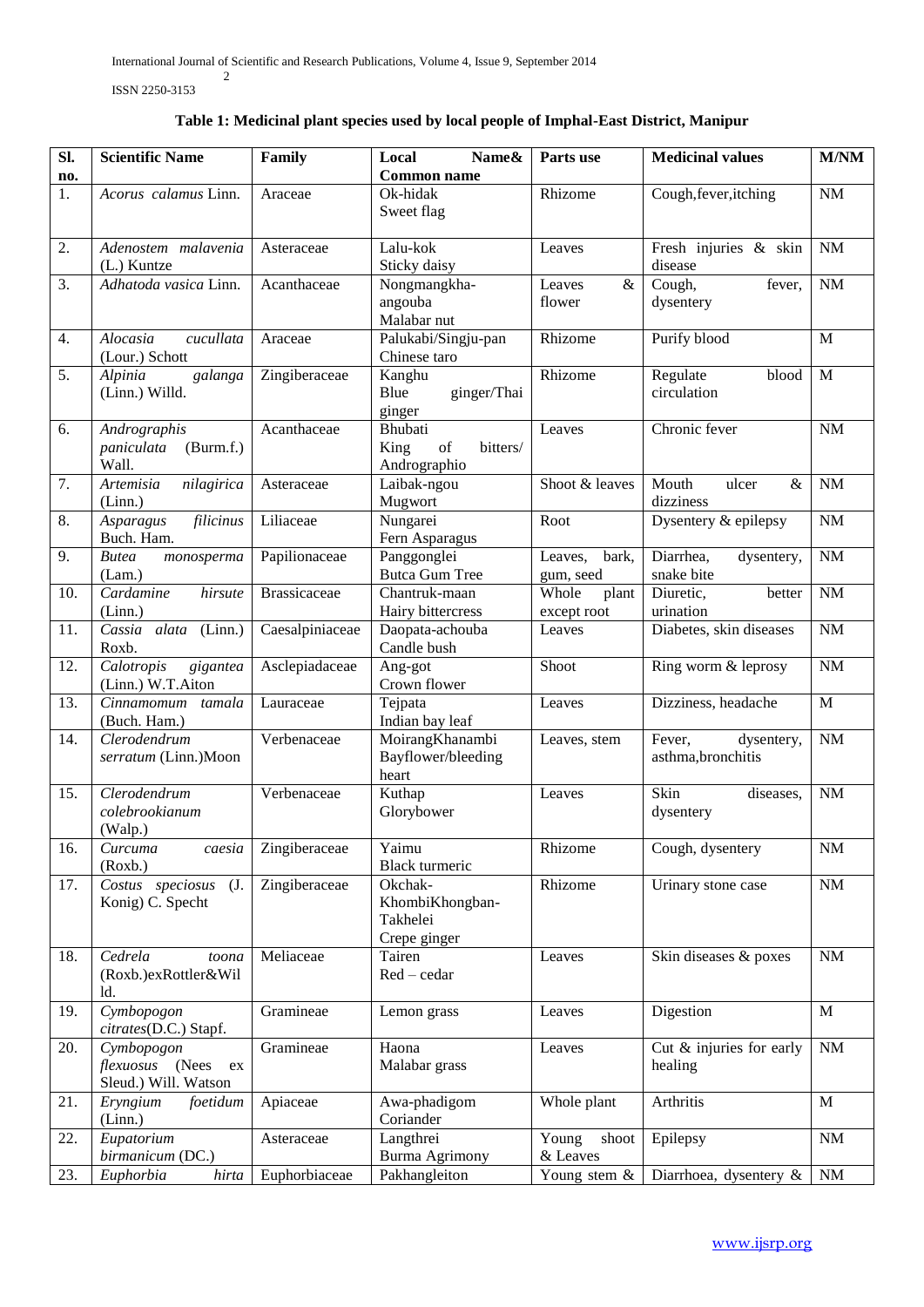ISSN 2250-3153

|     | (Linn.)                                            |                | Asthma plant/ Hairy<br>spurge/garden spurge          | flower                         | colic pain                                  |              |
|-----|----------------------------------------------------|----------------|------------------------------------------------------|--------------------------------|---------------------------------------------|--------------|
| 24. | Gynura nepalensis (D<br>C.                         | Asteraceae     | Terapaibi<br>Ashitaba                                | Young stem &<br>flower         | Against stomach ulcer                       | $\rm{NM}$    |
| 25. | Hedychium<br>coronarium<br>(J.<br>Koenig)          | Zingiberaceae  | Takhellei-angouba<br>White ginger lily               | Rhizome                        | Cough, vomiting                             | $\rm{NM}$    |
| 26. | Hedychium<br>marginatum(C.<br><b>B.</b><br>Clarke) | Zingiberaceae  | Takhellei-angangba<br>Red ginger lily                | Rhizome                        | Bronchitis & stomach<br>ulcer               | $\rm{NM}$    |
| 27. | Iris bakeri (Chapin.)                              | Iridaceae      | Kombirei<br>Fire-maned bowerbird                     | Rhizome                        | <b>Brain</b><br>coolant<br>$\&$<br>hysteria | M            |
| 28. | Jatropha gossypifolia<br>(Linn.)                   | Euphorbiaceae  | Kege-manbi<br>Bellyache bush/ Black<br>physic nut    | Leaves & root                  | leprosy<br>$\&$<br>Eczema,<br>snake bites   | $\rm{NM}$    |
| 29. | Kaempferia galangal<br>(Linn.)                     | Zingiberaceae  | Yaithamna-manbi<br>Aromatic ginger                   | Rhizome                        | <b>Baldness</b>                             | M            |
| 30. | Melothria perpusilla<br>(Blume.) Cogn.             | Cucurbitaceae  | Lamthabi<br>Creeping cucumber                        | Leaves & Fruit                 | Jaundice<br>$\&$<br>kidney<br>affection     | $\mathbf M$  |
| 31. | Meriandra<br>benghalensis<br>(Roxb.)<br>Benth.     | Lamiaceae      | Kanghuman<br>Salvia abyssinica                       | Leaves                         | Cough, dizziness                            | M            |
| 32. | Mimosa pudica (Linn.)                              | Mimosa pudica  | Kangphal-ikaithabi<br>Sleepy plant                   | Young shoot                    | Piles & jaundice                            | NM           |
| 33. | Ocimum<br>basilicum<br>(Linn.)                     | Lamiaceae      | Naosek-lei<br>Thai basil/ Sweet basil                | Leaves<br>$\&$<br>young shoots | Fever                                       | $\mathbf M$  |
| 34. | indicum<br>Oroxylum<br>(Linn.) Benth. ex Kurz      | Bignoniaceae   | Shamba<br><b>Broken Banes Tree</b>                   | Leaves & seed                  | Gastric ulcer, tonsil                       | $\rm{NM}$    |
| 35. | Phlogacanthus<br>thyrsiformis<br>(Roxb.)<br>Nees.  | Acanthaceae    | Nongmangkha<br>Poison Berry                          | Leaves<br>&<br>flower          | Fever ,cough                                | M            |
| 36. | Piper longum (Linn.)                               | Piperaceae     | Tabopi<br>Long pepper                                | Root & fruit                   | Jaundice, laxative                          | $\rm{NM}$    |
| 37. | Plumbago<br>zeylanica<br>(Linn.)                   | Plumbaginaceae | Telhidak<br>Ceylon<br>Leadwort/<br>Doctor bush       | Root                           | Piles, bronchitis                           | NM           |
| 38. | Pogostemon<br><i>parviflorus</i> (Benth.)          | Lamiaceae      | Sangbrei<br>Phangla                                  | Leaves & root                  | <b>Bleeding piles</b>                       | $\mathbf M$  |
| 39. | Polygonum<br>orientale(Linn.)                      | Polygonaceae   | Yellang<br>Smartweeds                                | Tender leaves<br>& shoots      | Tonic<br>$\&$<br>against<br>headache        | M            |
| 40. | Polygonum posumbu<br>(Buch.-Ham.)<br>ex<br>D.Don   | Polygonaceae   | Phak-pai<br>Smartweed                                | Tender shoots<br>& leaves      | Heart beat increases                        | M            |
| 41. | Psophocarpus<br>tetragonolobus<br>$(Linn.)$ D.C.   | Papilionaceae  | Tengnou-manbi<br>Four-angled<br>bean/<br>Winged bean | Young fruit                    | Cough                                       | M            |
| 42. | Rhussemi<br>alata<br>(Murr.)                       | Anacardiaceae  | Heimang<br>Chinese Sumac                             | Fruit, leaves                  | Intestinal worms, hair<br>care              | $\mathbf{M}$ |
| 43. | Sesbania grandiflora<br>(Linn.) Poiret.            | Papiplionaceae | Chuchu-rangmei<br>Agati or humming bird              | Young fruit                    | Diabetes                                    | $\mathbf M$  |
| 44. | Sida<br>rhombifolia<br>(Linn.)                     | Malvaceae      | U-han<br>Queensland<br>hemp/<br>Indian hemp.         | Leaves                         | Urinary<br>disorder,<br>rheumatism          | $\rm{NM}$    |
| 45. | rebaudiana<br>Stevia<br>(Bertoni.)                 | Asteraceae     | Stevia<br>Sweet leaf/Sugar leaf                      | Leaves                         | Diabetes control                            | $\rm{NM}$    |
| 46. | discolor<br>Scutellaria<br>(Wallich. ex Benth.)    | Lamiaceae      | Yenakhat<br>Skull cap                                | Leaves                         | Menstrual pain                              | $\mathbf M$  |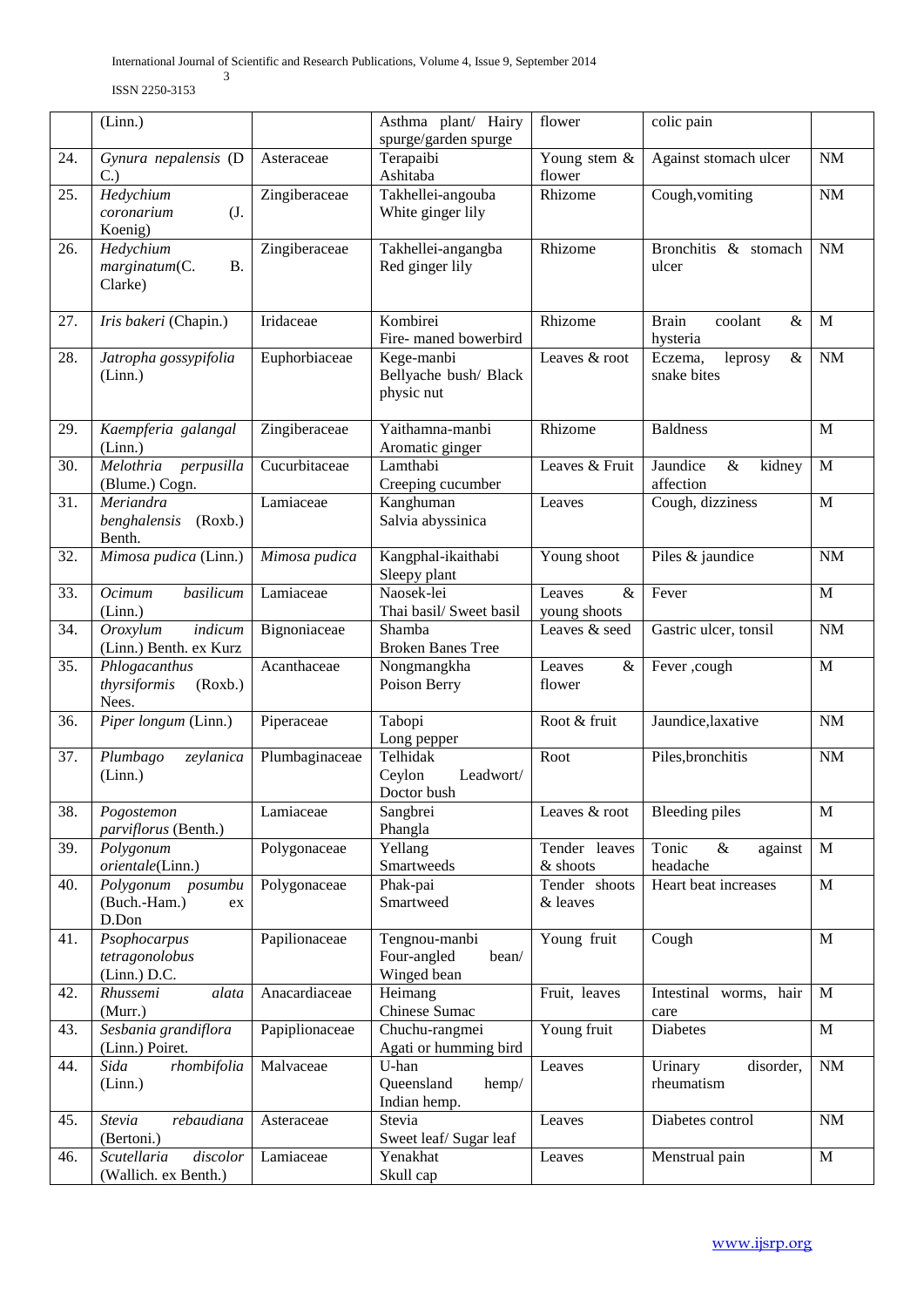International Journal of Scientific and Research Publications, Volume 4, Issue 9, September 2014 4

ISSN 2250-3153

| 47. | <i>Smilax</i>        | ovalifolia | Liliaceae      | Kwa-mana-manbi      | Aerial part     | Skin diseases            | NM        |
|-----|----------------------|------------|----------------|---------------------|-----------------|--------------------------|-----------|
|     | (Roxb.)              |            |                | Kumarika            |                 |                          |           |
| 48. | Swertia              | chirata    | Gentianaceae   | Chiraita            | Stem            | Tonic,<br>stomachic<br>& | NM        |
|     | (Wall.) C.B. Clarke  |            |                | Chirayita           |                 | laxative                 |           |
| 49. | Tinospora            | cordifolia | Menispernaceae | Ninthou-khong-lee   | Leaves          | Diarrhoea&<br>muscular   | <b>NM</b> |
|     | (Thunb.) Miers.      |            |                | Guduchi             |                 | sprain                   |           |
| 50. | Zanthoxylum          |            | Rutaceae       | Mukthrubi           | Young leaf $\&$ | Fever<br>cough.          | M         |
|     | acanthopodium (D.C.) |            |                | Andaliman/Toothache | fruit           | <b>bronchitis</b>        |           |
|     |                      |            |                | Tree                |                 |                          |           |



**Fig.1: Family distribution of medicinal plant species**



**Fig.2: Graphical presentation of marketable and non-marketable of medicinal plant species.**